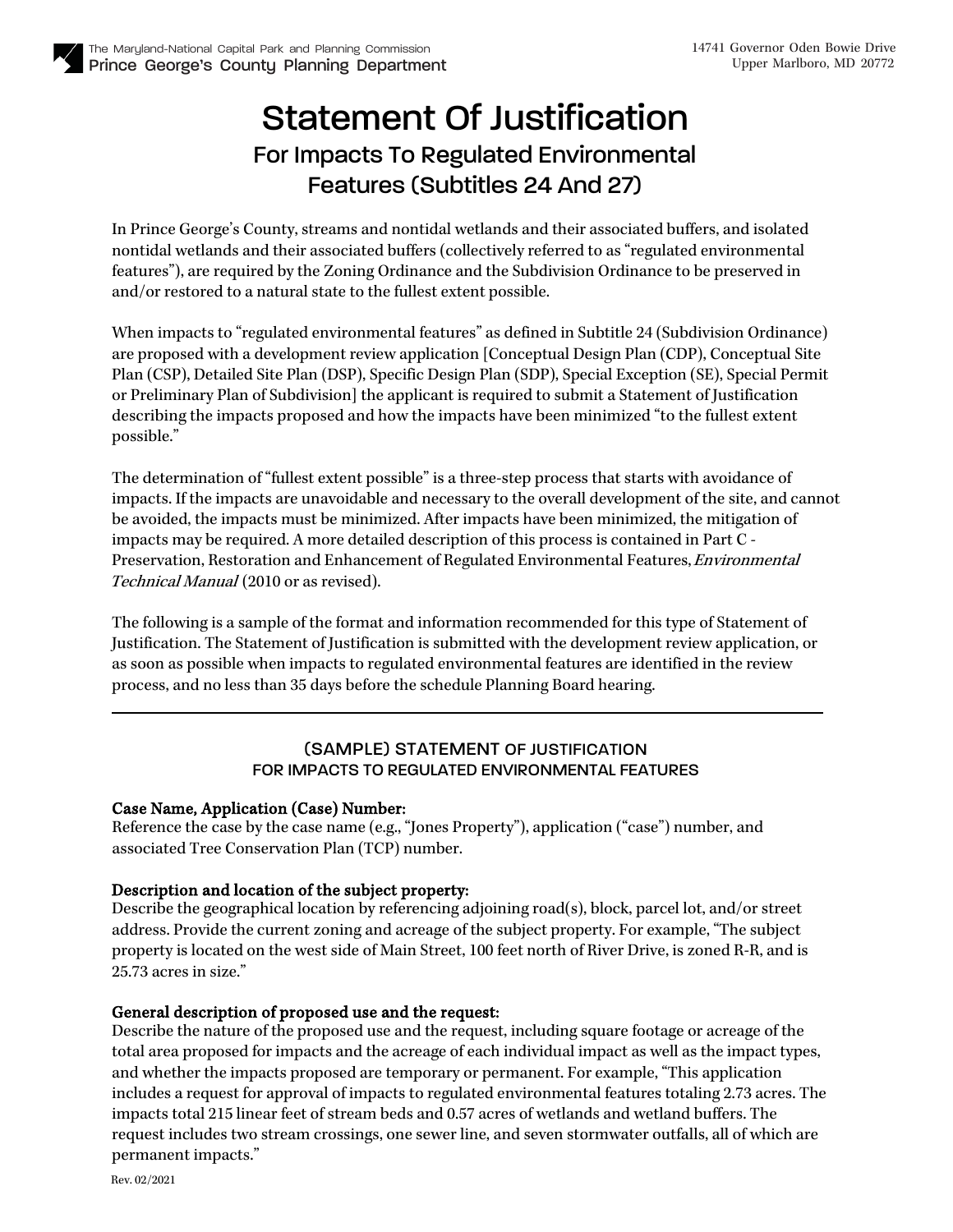

#### Description of existing regulated environmental features on-site:

Describe the existing regulated environmental features located on-site including the total acreage of the Primary Management Area (PMA) and other regulated environmental features (isolated wetlands), and the total linear feet of regulated stream, as shown on the approved Natural Resource Inventory (NRI). For example, "The site contains a total of 7.25 acres of PMA. The PMA comprises 400 linear feet of regulated streams and associated 75-foot-wide buffers, as well as wetlands, wetland buffers, floodplain, and areas of steep slopes. The PMA is generally located on the west side of the property. The existing PMA is 29 percent of the total site area."

Describe the existing condition of the PMA located on-site. For example, "The PMA located on the western portion of the property contains a perennial stream in good condition with surrounding woodland of high diversity." Another example might be, "The PMA located on the eastern portion of the property contains a highly eroded intermittent stream channel with a high percentage of invasive species and relatively low species diversity."

#### Description of applicable code:

Identify the applicable section of the Prince George's County Code that contains the required finding of "fullest extent possible."

| <b>Code Reference</b>                 |
|---------------------------------------|
| Sec. 27-521(a)(11)                    |
| Sec. $27-276(b)(4)$                   |
| Sec. $24-130(b)(5)$                   |
| Sec. 27-528(a)(5)                     |
| Sec. 27-285(b)(4)                     |
| $\overline{\text{Sec. 27-317(a)(7)}}$ |
| Sec. 27-239.02(a)(6)(A)(iii)          |
|                                       |

Exhibits: Provide an 8½" x 11" exhibit of each impact that shows the acreage (or square footage) of area related to that specific impact. The scale should be smaller than the overall plan sheets so that the features are clearly shown and labeled.

#### Specific description of the proposed impacts and justification of avoidance and minimization:

Using numbers or letters separately identify and describe each impact type being requested. The identification number or letter must be consistent with the applicable exhibit. State the location and square footage of the impact area. If any portion of the impact area is to be restored, provide the square footage of the area to be restored.

Provide a justification statement with regard to how impacts have been avoided or how they could not be avoided. (Can the impacts be avoided by another design? Are the road crossings as shown necessary for the reasonable development of the property? Is it necessary to place the utilities within the boundaries of the regulated environmental features?). Provide a justification statement with regard to how the impacts have been minimized. (How have the impacts been minimized? Are road crossings placed at the point of least impact? Are the utilities placed in locations where they can be paired or grouped to reduce the number of different locations of impacts? Are there alternative designs that could reduce the proposed impacts?). Refer to the Environmental Technical Manual regarding necessary and unnecessary impacts.